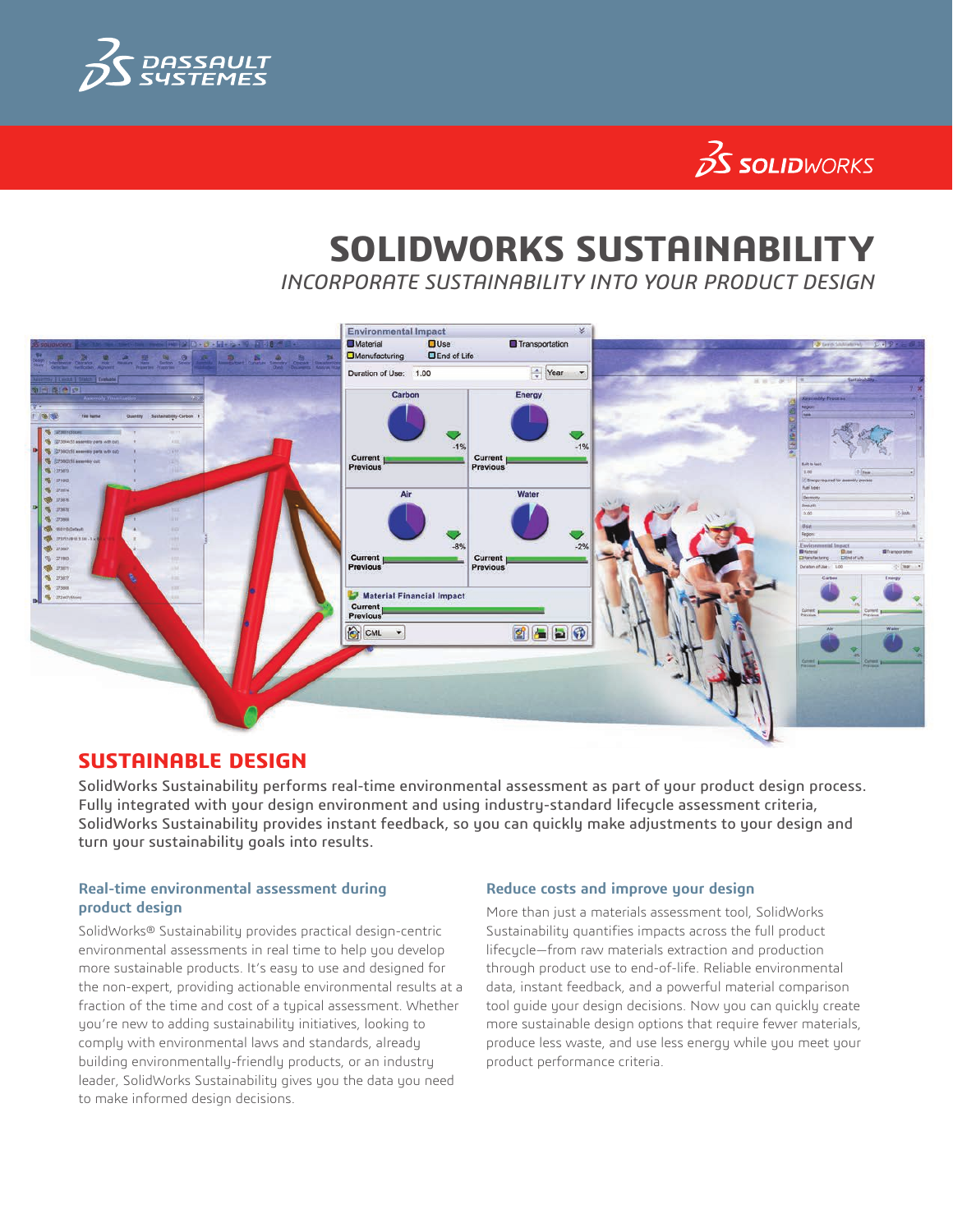#### **Spur innovation and new product development**

With a clear view into sustainability, you can improve your designs, reduce costs, and create differentiation for your products. The software considers four key environmental indicators—carbon footprint, total energy consumed, impact to air, and impact to water—to help you implement ecodesign practices. Now you can target "green" marketing opportunities by rethinking existing designs and exploring new ones, to create next-generation, environmentally friendly products for any industry.

#### **Work seamlessly in the design environment**

As an integrated part of the SolidWorks product development solution, SolidWorks Sustainability makes environmental assessment an effortless and natural part of your workflow. You can model different materials and design solutions, and then quickly analyze the environmental impacts of material, resource procurement, transportation, and fabrication. You get robust environmental results, clearly displayed in a real-time graphical dashboard. Sustainability data is automatically stored as part of the model file, so you can easily share it with others.

#### **Apply life cycle assessment early in design**

SolidWorks Sustainability uses the science of Life Cycle Assessment (LCA), a scientific methodology to measure environmental impact over the entire product life cycle, including raw materials extraction, manufacturing, assembly, transportation, product use, and disposal. Traditionally available only in the final stages of product development, SolidWorks Sustainability now brings screening-level LCA to the design phase, when you can easily make adjustments to create more sustainable designs.

> Detailed Report. You can automatically generate a detailed sustainable design report directly from SolidWorks Sustainability in order to share the sustainability profile of your product with management and all departments within the company.

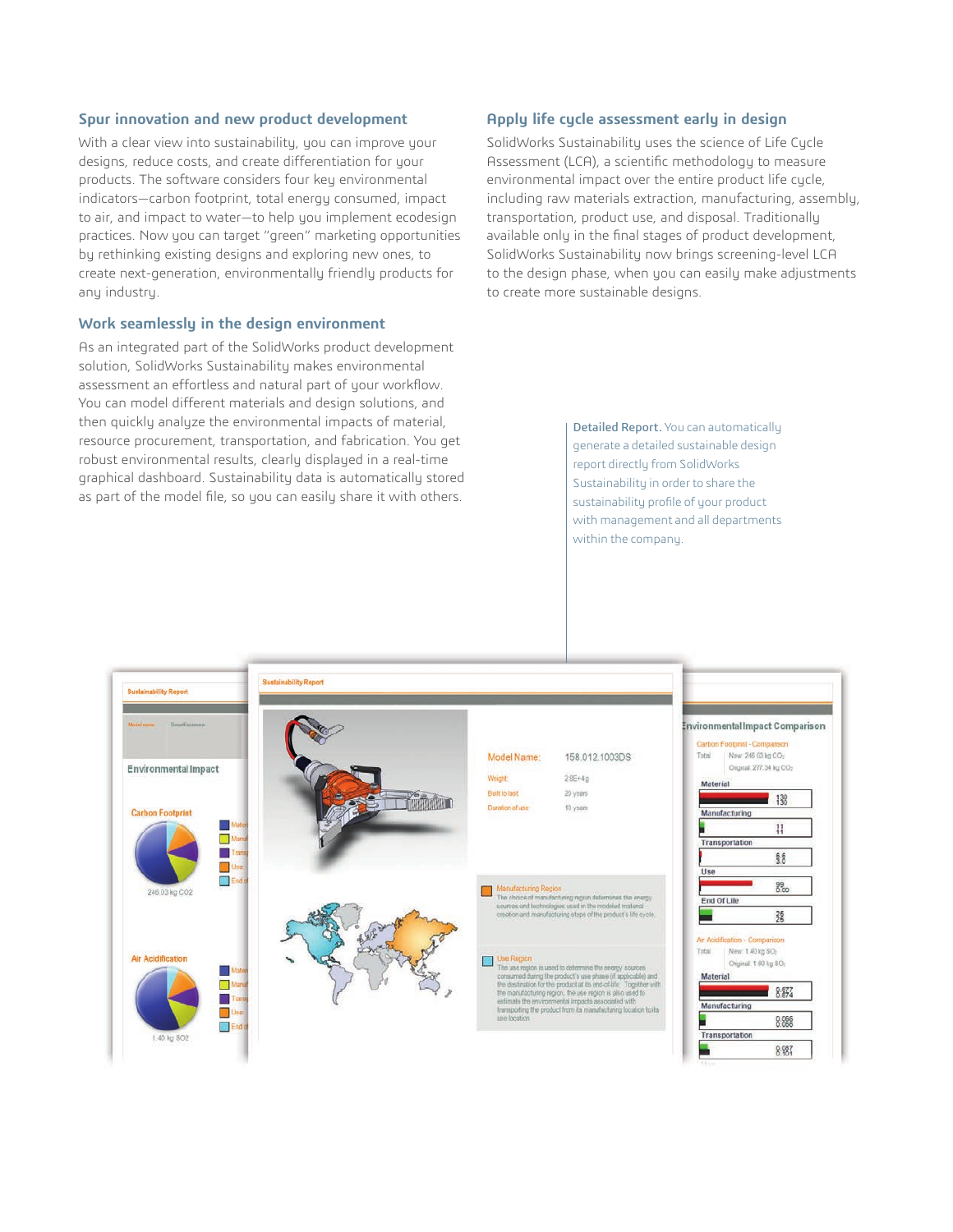# "SolidWorks Sustainability software is helping us document our achievements and develop even greener products in the future. This is good for our business and good for the planet."

— Brian Kinnune, Engineering Manager, BetaLED (a division of Cree, Inc.)



#### **Easily compare materials**

Simply click to compare like materials for environmental impact, checking against standard engineering properties like thermal conductivity and yield strength, as well as the comparative material costs. Available materials for comparison include standard SolidWorks CAD materials, plus frequently updated materials for several common applications.

#### **Analysis with the gold standard of environmental data**

Through a partnership with the pioneering LCA firm PE International, SolidWorks Sustainability utilizes the extensive GaBi® Life Cycle Inventory database. Built with scientific expertise and empirical data gathered over decades, this database is recognized as the worldwide gold standard for environmental impact data and is regularly refreshed to ensure your information is always up-to-date.

#### **Automatic environmental report generation**

You can instantly generate reports to capture the results of your sustainability assessments and the steps you've taken to minimize environmental impacts. Show the sustainability profile of your product, compare design alternatives, and break down the impact of complex assemblies. If desired, you can customize your reports with your contact information and company branding.



#### Evaluate different use scenarios. You can easily change usage factors, which often have a major impact on sustainability, such as design lifetime and duration of use. You can also specify such factors as transportation, recycled content, and disposal scenarios.

慢的